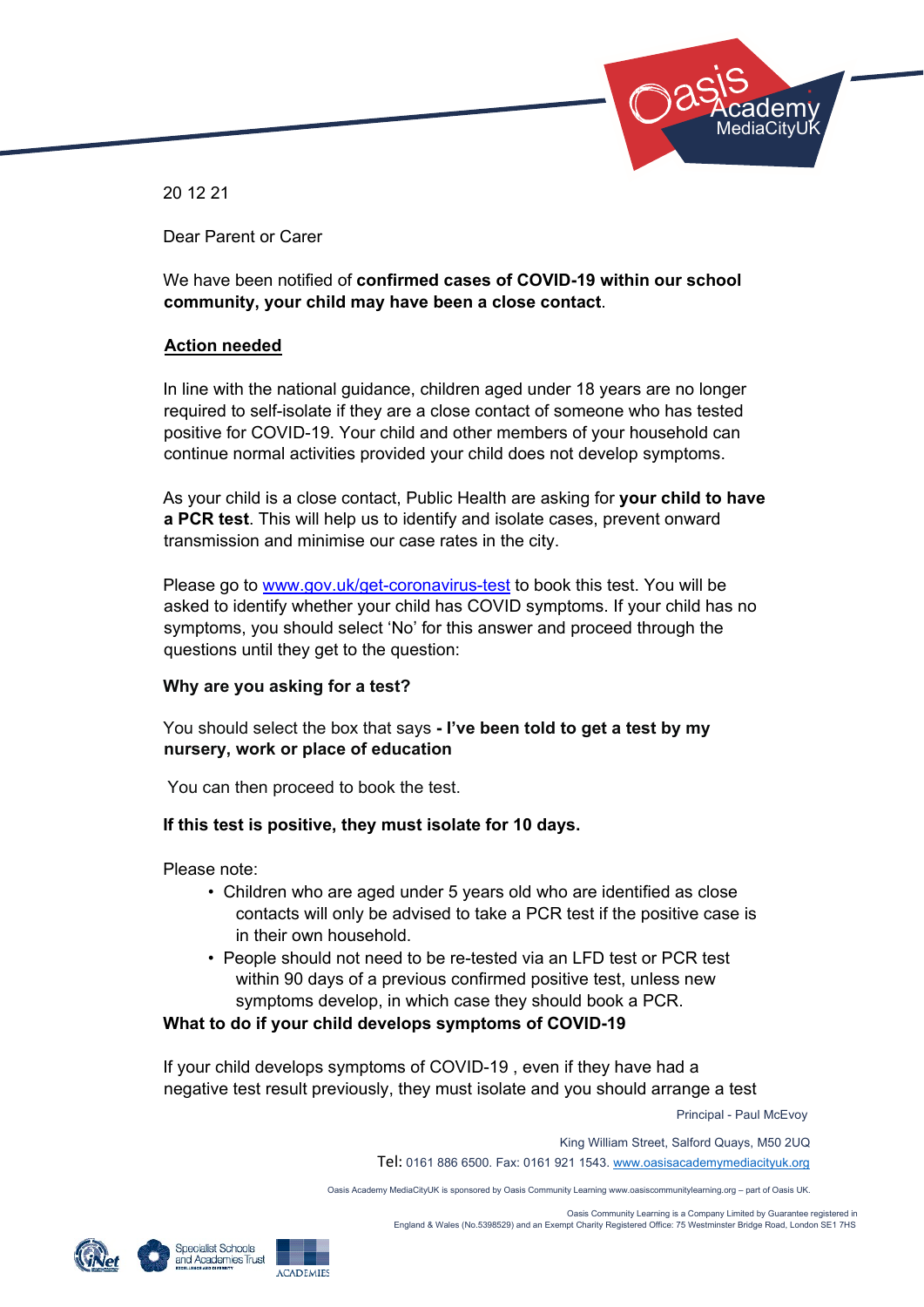for your child via https://www.gov.uk/guidance/coronavirus-covid-19-gettingtested or by calling 119.

- If the test result is positive, your child will be required to self-isolate for a period of 10 days from the day that their symptoms started. Please inform us if your child has a positive test result.
- If your child's test result is negative, they can continue with their normal activities if they are well enough to do so.

Please visit the link to Public Health England's guidance for households with possible Covid19 infections:

https://www.gov.uk/government/publications/covid-19-stay-at-home-guidance/stay-athomeguidance-for-households-with-possible-coronavirus-covid-19-infection

In Salford

1. We are **still advising immediate isolation** to anyone who is suffering three **classical symptoms**, namely: new continuous cough; a high temperature (fever); or a loss of or change in normal sense of taste or smell, or have a positive test result

2. Children who are unwell with any of the symptoms below are **not expected to isolate immediately** but we would advise that they go for a test to rule out COVID19.

Non-classical symptoms include:

- o Vomiting/nausea/off your food
- o Diarrhoea
- o Sleeping more than usual/extreme tiredness
- o Listless/restless/agitated
- o Shortness of breath
- o Feeling cold
- o Headache
- o Severe body aches
- o Sore throat
- o Congested or runny nose
- o Skin rash
- o Complaining of anything that is not feeling themselves

Principal - Paul McEvoy

 Academy: lediaCitvU**i** 

King William Street, Salford Quays, M50 2UQ

Tel: 0161 886 6500. Fax: 0161 921 1543. www.oasisacademymediacityuk.org

Oasis Academy MediaCityUK is sponsored by Oasis Community Learning www.oasiscommunitylearning.org – part of Oasis UK.

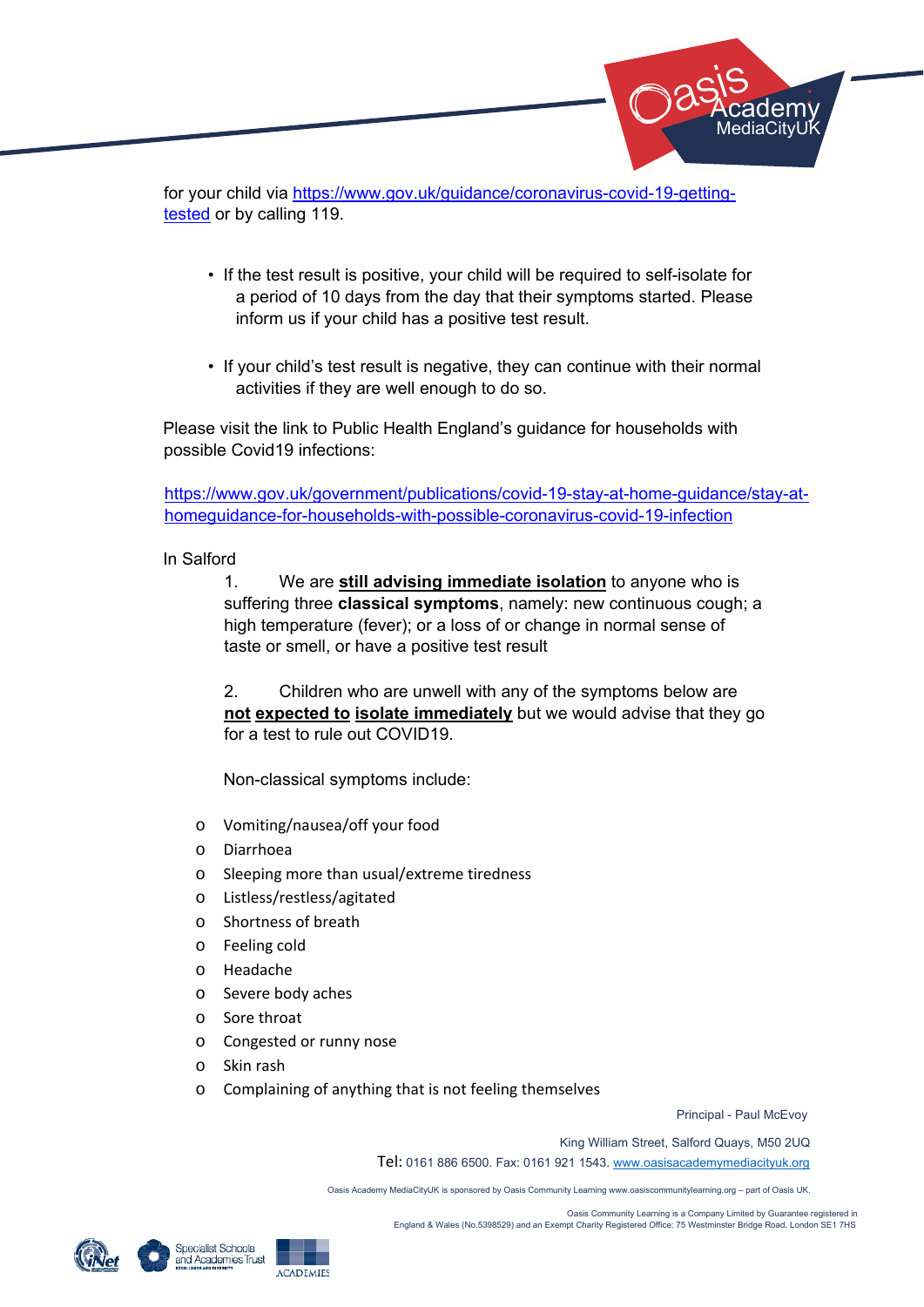

3. To book a test please visit www.gov.uk/get-coronavirus-test and, when prompted, click the box "My local council has asked me to get a test, even though I do not have symptoms" (see below).

**Test and Trace Support Payments** If a person is asked to self-isolate by NHS Test and Trace and is on a low income, unable to work from home and will lose income as a result, they may be entitled to a payment of £500 from their local authority under the Test and Trace Support Payment scheme. This now applies to parents/ carers who cannot work from home and will lose income by self-isolating or staying at home to care for the child.

Further details are available via:

https://www.salford.gov.uk/benefits/testandtracesupportpayments/my-child-is-havingto-isolate/

Please remember, although COVID-19 is circulating in the community, usual childhood illnesses are too; and it is important that these are not missed. Please contact your GP or NHS111 if you are worried; or call 999 if seriously unwell.

If you have any questions or concerns please refer to the government website, or call The Spirit of Salford Helpline on 0800 952 1000 Further information is included in the information sheet below.

Best wishes

Mr McEvoy

Principal

Principal - Paul McEvoy

King William Street, Salford Quays, M50 2UQ

Tel: 0161 886 6500. Fax: 0161 921 1543. www.oasisacademymediacityuk.org

Oasis Academy MediaCityUK is sponsored by Oasis Community Learning www.oasiscommunitylearning.org – part of Oasis UK.

 Oasis Community Learning is a Company Limited by Guarantee registered in England & Wales (No.5398529) and an Exempt Charity Registered Office: 75 Westminster Bridge Road, London SE1 7HS





**ACADEMIES**